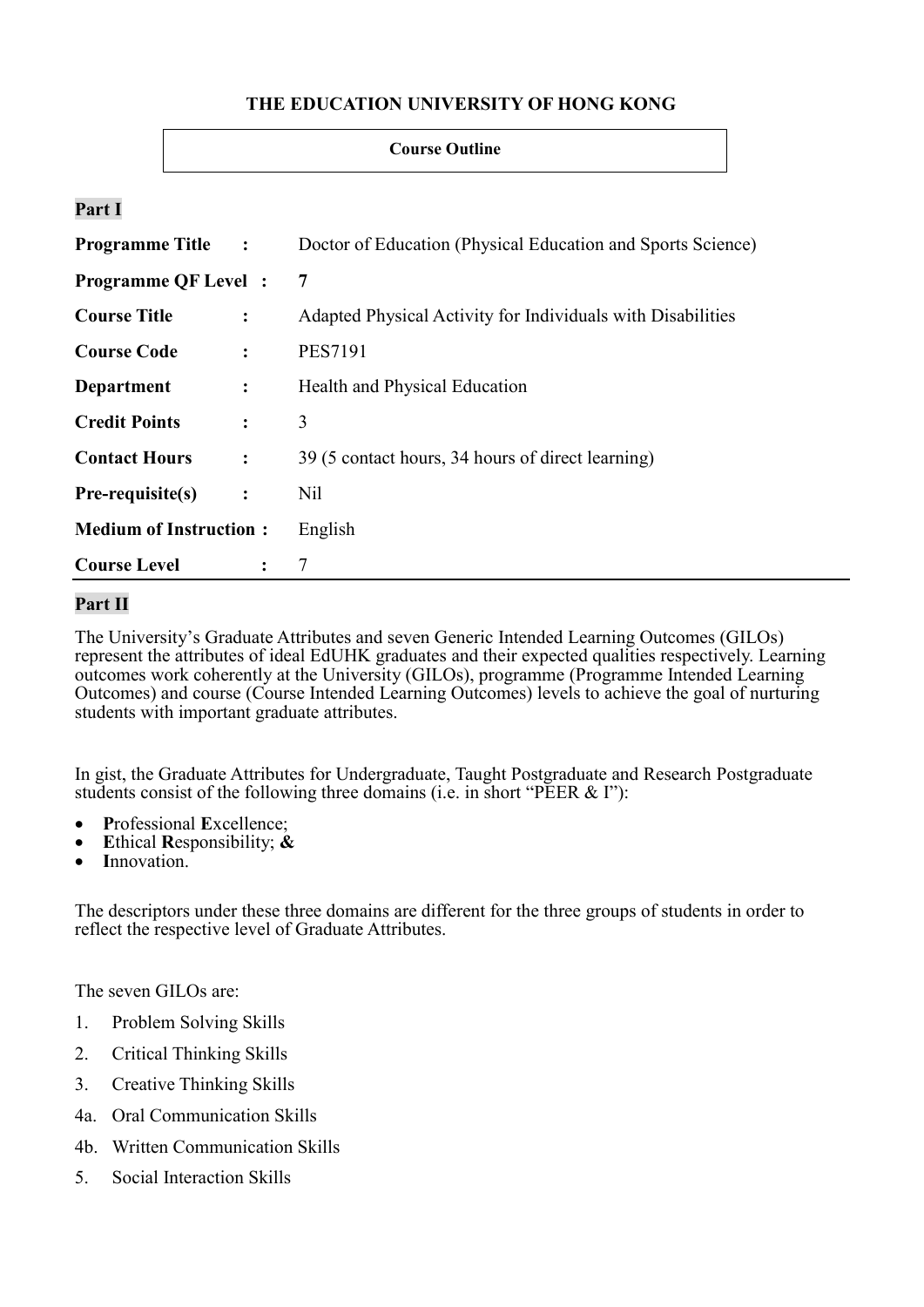## 6. Ethical Decision Making

7. Global Perspectives

### **1. Course Synopsis**

This course intends to prepare adapted physical education leaders through critically examine historical, theories, issues and practices on how physical activities have been adapted for individuals with various disabilities in both special/inclusive school and community settings. Participants in the course will be guided to examine in depth the current body of research in this area, focusing on how government policies, societal awareness, and cultural attitudes towards special populations have shaped the inclusion and exclusion of persons with disabilities. A comparison in adapted physical activities between Asian and Western countries will be discussed.

## **2. Course Intended Learning Outcomes** (CILOs)

*Upon completion of this course, students will be able to:*

- $CILO<sub>1</sub>$  understand the history, theories, issues and practices of including individuals with disabilities in main stream physical education classes and community settings;
- CILO<sup>2</sup> compare policies and legal mandates of educating individuals with disability between Asian and Western Countries;
- CILO<sup>3</sup> critically identify, recognize and appraise curricular and instructional approaches for individuals with disabilities in schools and community settings;
- CILO<sup>4</sup> demonstrate ability to compare and contrast the curricula and approaches of educating individuals with special needs between Asian and Western countries in school and community settings.
- CILO<sup>5</sup> design appropriate study project concerning Adapted Physical Activity for Individuals with Disabilities.

### **3. Content, CILOs and Teaching & Learning Activities**

| <b>Course Content</b>                                                                                                                                                                                                                                         | <b>CILOs</b>                  | <b>Suggested Teaching &amp; Learning Activities</b> |
|---------------------------------------------------------------------------------------------------------------------------------------------------------------------------------------------------------------------------------------------------------------|-------------------------------|-----------------------------------------------------|
| History, theories, issues,<br>practices and current status of<br>physical activity for individuals<br>with disabilities both in Asian and<br>western countries.                                                                                               | C <sub>LO<sub>1,4</sub></sub> | To be prescribed by individual lecturers.           |
| Curricula and instructional<br>$\mathcal{D}_{\cdot}$<br>approaches of educating individual<br>with special needs; and how to<br>match Adapted Physical Activity<br>(APA) curriculum and Recreational<br>Physical Education (RPE)<br>curriculum for inclusion. | C <sub>LO<sub>1.4</sub></sub> | To be prescribed by individual lecturers.           |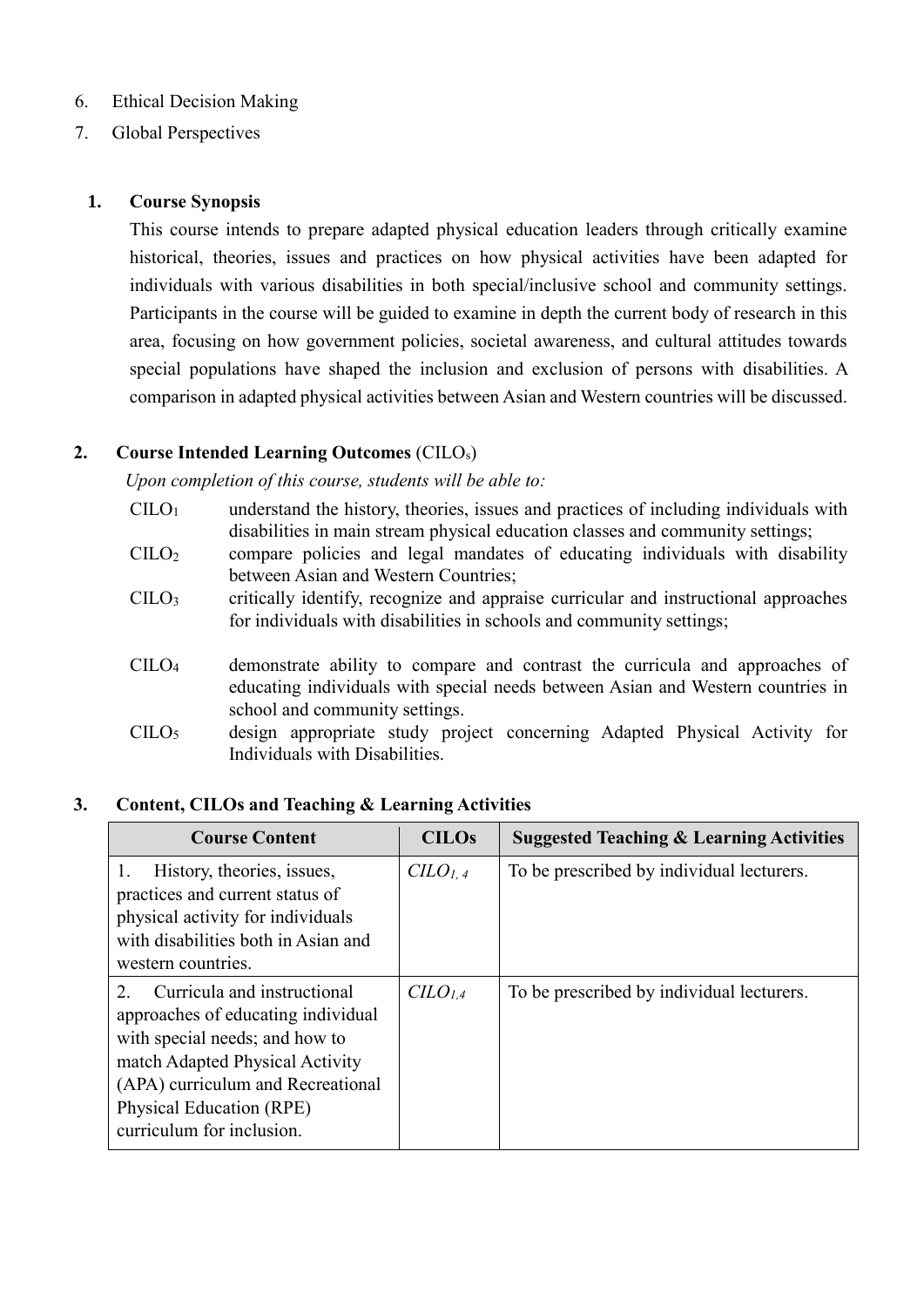| Comparisons of policies and<br>3.<br>legal mandates for educating<br>individuals with disabilities in Asian<br>and Western countries. | $C LO2$              | To be prescribed by individual lecturers. |
|---------------------------------------------------------------------------------------------------------------------------------------|----------------------|-------------------------------------------|
| 4.<br>Analysis of quality teaching,<br>community instruction, and<br>APA/recreational programmes for<br>people with disabilities.     | $C\ddot{L}O_{1,2,4}$ | To be prescribed by individual lecturers. |
| 5.<br>The application of Study<br>Design in a special education.                                                                      | $CLO_{1,2,3,4,5}$    | To be prescribed by individual lecturers. |

#### **4. Assessment**

|     | <b>Assessment Tasks</b>                                                                                                      | Weighting $(\% )$ | <b>CILO</b>                  |
|-----|------------------------------------------------------------------------------------------------------------------------------|-------------------|------------------------------|
| (a) | A case study review of APA policies/practices/<br>curricula in either an Asian or global context (2,000 to<br>$2,500$ words) | 40                | CLO <sub>1</sub> , 2, 4, 5   |
| (b) | Design a small research project in Adapted Physical<br>Education                                                             | 50                | $C$                          |
| (c) | Presentation of the small research project in Item $\#(b)$<br>above                                                          | 10                | CLO <sub>1, 2, 3, 4, 5</sub> |

#### **5. Required Text(s)**

Nil

#### **6. Recommended Readings**

- Auxter, D., Pyfer, J., Zittel, L., Roth, K. (2010). *Principles and methods of adapted physical*  education and recreation (12<sup>th</sup> ed.). New York : McGraw-Hill Higher Education.
- Casey, A., Fletcher,A., Schaefer, L., & Gleddie, D. (2017).*Conducting practitioner research in physical education and youth sport: Reflecting on practice.* UK: Routledge.
- Heller, K.W., Forney, P.E., Alberto, P.A., Best, S.J., Schwartzman, M.N. (2008). *Understanding Physical, Health, and Multiple Disabilities* (2nd ed.). Pearson.
- Hodge, S.R., Lieberman, L., & Murata, N. (2017). *Essentials of teaching adapted physical education*. UK: Routledge.
- Tannehill, D, Macphail, A., Halbert, G, & Murphy, F. (2013). *Research and practice in Physical Education*. UK: Routledge.Winnick J.P., & Porretta, D.L. (2017). *Adapted physical education and sport* (6<sup>th</sup> ed.). Champaign, IL: Human Kinetics.